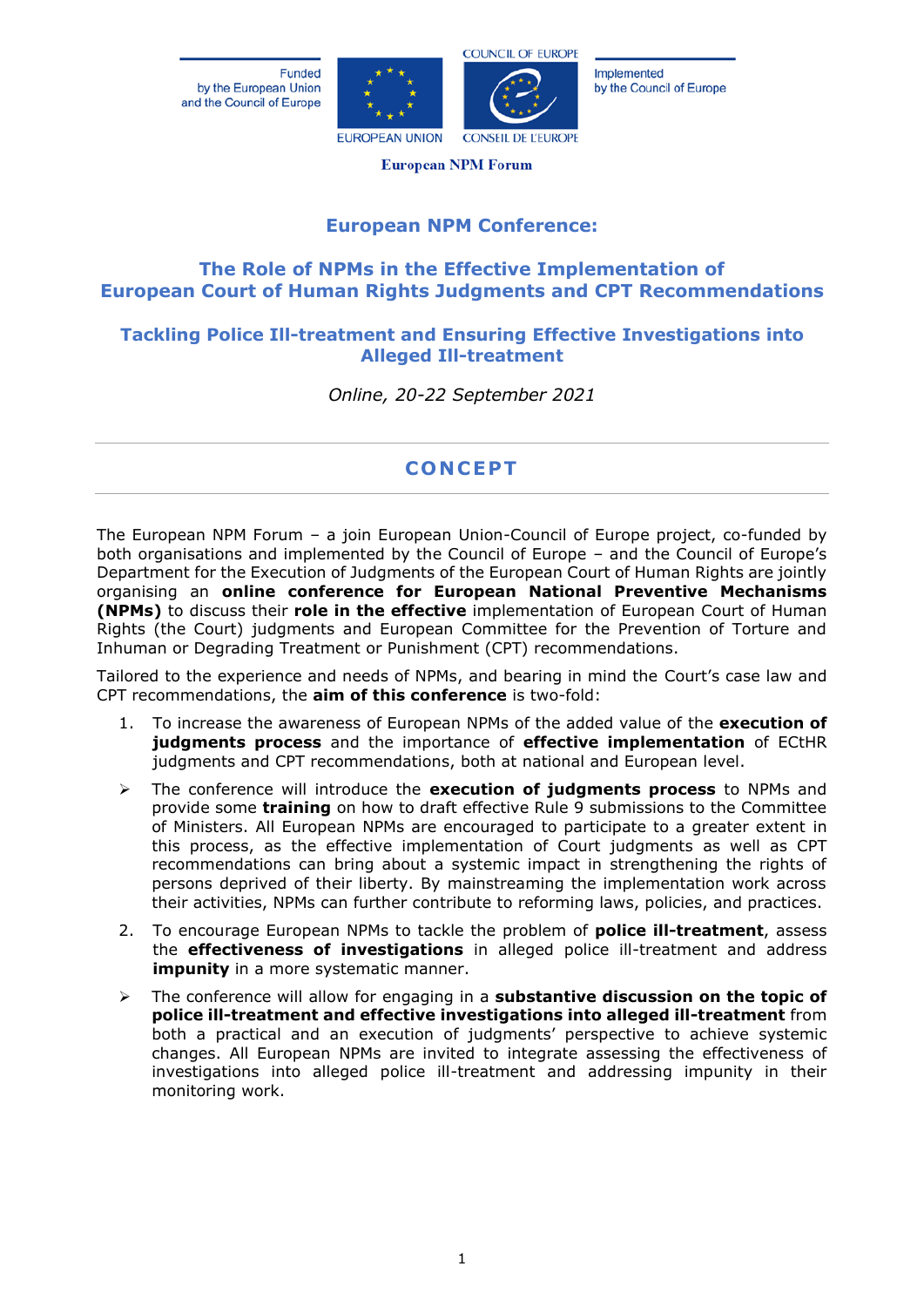This event is the first in a series of events. As a follow-up to the conference, it is planned to hold **two online workshops in 2022**, which will allow further exploring the possibilities for European NPMs to engage into the effective implementation of Court judgments and CPT recommendations with a focus on two specific thematic areas relevant to their mandate:

- The 1<sup>st</sup> workshop will address the topic of **ill-treatment on account of poor conditions of detention and prison overcrowding**
- The 2<sup>nd</sup> workshop will deal with the topic of **ill-treatment of psychiatric patients and detainees with mental health disorders**.

The Court has delivered a range of leading and/or pilot judgments that require member States to undertake general measures to prevent future violations of the Convention. In addition, the CPT's findings and recommendations point to structural shortcomings that need to be addressed in a holistic way. **Cooperation** between the different actors both at national and European level is crucial to achieve change.

## **BACKGROUND INFORMATION**

2020 marked the 70<sup>th</sup> anniversary of the signing of the European Convention on Human Rights (the Convention). The **Convention system**, including the judgments of the Court and the supervision procedure under the responsibility of the Committee of Ministers of the Council of Europe, are fundamental to the principles and values that are at the heart of European project: respect for human rights, the rule of law and democracy.

The Court's judgments and their effective implementation have a profound **impact on member State's laws, policies and practices** and can trigger systemic changes when it comes to the prohibition of torture and other forms of ill-treatment. It is evident that the credibility of the Convention system depends on the full and speedy execution of judgments establishing violations.

Council of Europe member States are bound by **Article 3 of the Convention** – which prohibits in absolute terms the use of torture and other forms of ill-treatment – and have accepted to comply with final Court judgments and decisions finding violations of the Convention. As such, the States have a legal obligation to take the necessary measures (both individual and general) to remedy the violations found.

The continuous **supervision** is entrusted to the Committee of Ministers, assisted by the Department for the Execution of Judgments of the European Court of Human Rights. Cases remain under supervision until the required measures have been taken. An enhanced procedure is used for cases requiring urgent individual measures or revealing important structural problems (such as leading or pilot judgments). Where necessary, the Committee of Ministers may assist execution in different ways, notably through recommendations set out in decisions and interim resolutions. The Council of Europe can provide States with additional support in form of targeted cooperation programmes, when so requested.

During **the supervision process**, under Rule 9 of the Rules of the Committee of Ministers for the supervision of the execution of judgments and of the terms of friendly settlement, National Human Rights Institutions (NHRIs), including National Preventive Mechanisms (NPMs) as foreseen by the Optional Protocol to the UN Convention against Torture and other Cruel, Inhuman or Degrading Treatment or Punishment (OPCAT), and Non-Governmental Organisations (NGOs) can submit communications, in writing.

Ill-treatment inflicted by law enforcement officials and ineffective investigations are among the long-standing **structural problems** which have been revealed by the CPT and which are under the Committee of Ministers' supervision on the execution of Court judgments for many years. The CPT regularly finds instances that amount to torture and other forms of illtreatment of persons held by the police during its country visits. The Court also finds violations of Article 3 of the Convention for substantive breaches by the police and law enforcement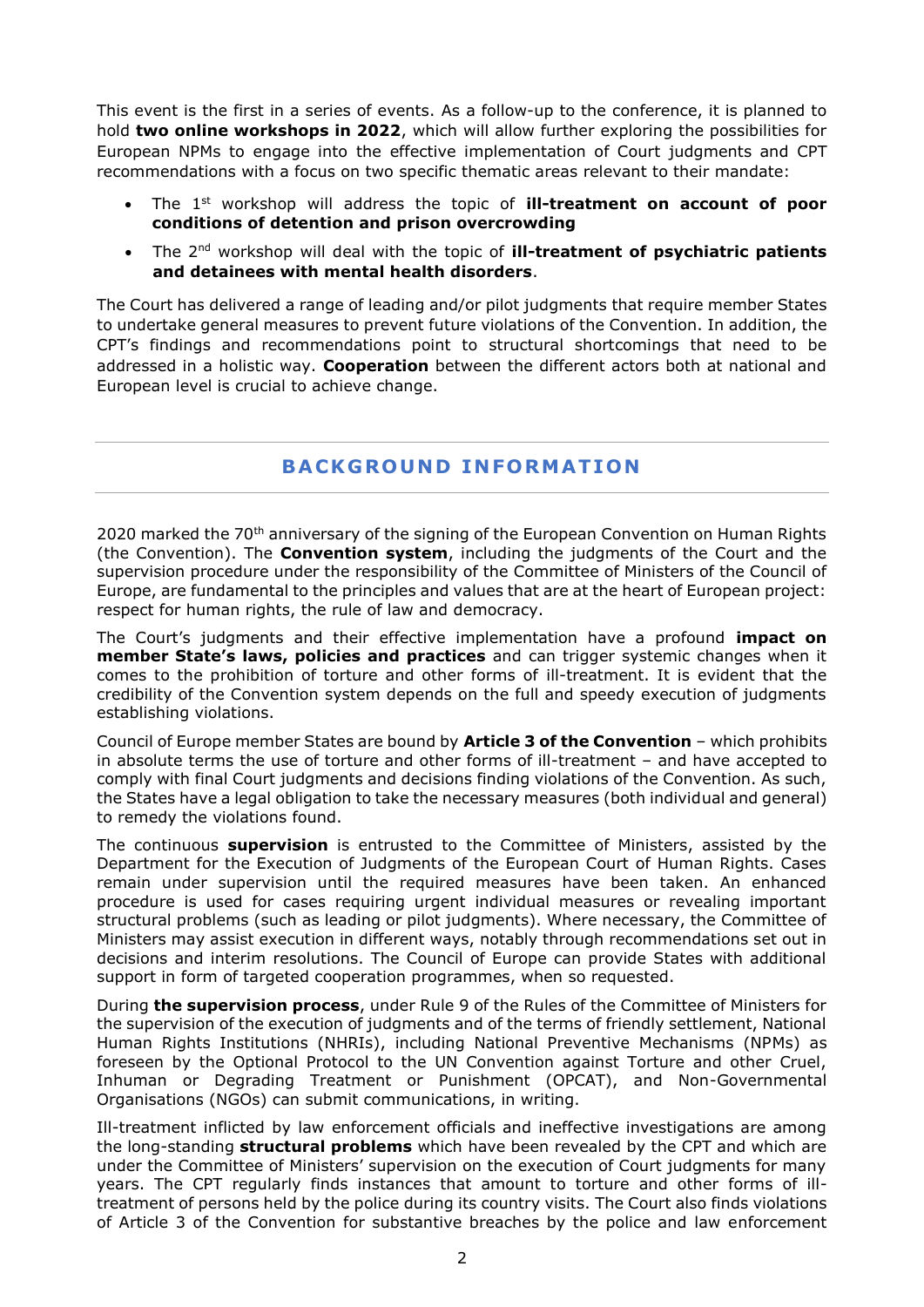officials as well as for the failure to conduct an adequate investigation into such violations. Thus in 2020, 15% of all leading cases in the enhanced supervision procedure concerned illtreatment by state agents and/or failure to investigate such allegation, making it the highest category pending execution (see [here,](https://rm.coe.int/2020-cm-annual-report-eng/1680a1f4e8) pp. 17-19).

Judgments of the Court can trigger **[positive reforms and systems of accountability](https://www.coe.int/en/web/impact-convention-human-rights/torture-and-ill-treatment)** that prevent torture and ill-treatment. Effective implementation of Court judgments requires States to take general measures to prohibit torture and other forms of ill-treatment and to protect individuals against such treatment as well as *ex officio* to re-open, resume or continue investigations in an effective and Convention-compliant manner.

On this matter, the Court has issued **leading judgments** with regard to the following States:

- **Armenia:** *[Virabyan](http://hudoc.exec.coe.int/eng?i=004-355)* (group), 2012, see also *[Mushegh Saghatelyan](http://hudoc.exec.coe.int/eng?i=004-51167)* (group), 2018
- **Azerbaijan:** *[Muradova](http://hudoc.exec.coe.int/eng?i=004-1761)* (group), 2009
- **Bulgaria:** *[Velikova](http://hudoc.exec.coe.int/eng?i=004-3593)* (group), 2000, see also *[S.Z.](http://hudoc.exec.coe.int/eng?i=004-1934)*, 2015
- **Croatia:** *[Mader](http://hudoc.exec.coe.int/eng?i=004-10103)*, 2011, and *[V.D.](http://hudoc.exec.coe.int/eng?i=004-10183)*, 2011
- **Cyprus:** *[Khani Kabbara](http://hudoc.exec.coe.int/eng?i=004-50227)*, 2018
- **France:** *[Boukrourou](http://hudoc.exec.coe.int/eng?i=004-49070)* (group), 2017
- **Georgia:** *[Tsintsabadze](http://hudoc.exec.coe.int/fre?i=004-5830)* (group), 2011
- **Greece:** *[Sidiropoulos and Papakostas](http://hudoc.exec.coe.int/eng?i=004-49397)*, 2018
- **Hungary:** *[Gubasci](http://hudoc.exec.coe.int/fre?i=004-10515)* (group), 2011
- **Italy:** *[Cestraro](http://hudoc.exec.coe.int/eng?i=004-28298)* (group), 2015
- **North Macedonia:** *[Kitanovski](http://hudoc.exec.coe.int/eng?i=004-6582)* (group), 2015
- **Republic of Moldova:** *[Levinta](http://hudoc.exec.coe.int/eng?i=004-7162)* (group), 2008
- **Romania:** *[Soare and Others](http://hudoc.exec.coe.int/eng?i=004-12812)*, 2011, and *[Linguar](http://hudoc.exec.coe.int/eng?i=004-51929)*, 2019
- **Russian Federation:** *[Mikheyev](http://hudoc.exec.coe.int/eng?i=004-14082)* (group) 2006, see also *[Salikhov](http://hudoc.exec.coe.int/eng?i=004-14215)*, 2012, and *[Kopylov](http://hudoc.exec.coe.int/eng?i=004-14108)*, 2010;
- **Serbia:** *[Stanimirovic](http://hudoc.exec.coe.int/eng?i=004-7310)* (group), 2011
- **Spain:** *[B.S.](http://hudoc.exec.coe.int/eng?i=004-5761)*, 2012
- **Turkey:** *[Bati and Others](http://hudoc.exec.coe.int/eng?i=004-37206)* (group), 2004, and *[Okkali](http://hudoc.exec.coe.int/eng?i=004-37362)*, 2007
- **Ukraine:** *[Kaverzin](http://hudoc.exec.coe.int/eng?i=004-31569)* (group), 2012, and *[Afanasyev](http://hudoc.exec.coe.int/ENG?i=004-31348)* (group), 2005.

## **FURTHER READING**

- **Committee of Ministers of the Council of Europe:**
	- o [Guidelines on eradicating impunity for serious human rights violations](https://rm.coe.int/1680695d6e)
	- o [Recommendation Rec\(2001\)10 on the European Code](https://search.coe.int/cm/Pages/result_details.aspx?ObjectID=09000016805e297e) of Police Ethics
	- o [Recommendation CM/Rec\(2010\)12 on judges: independence, efficiency and](https://search.coe.int/cm/Pages/result_details.aspx?ObjectId=09000016805afb78)  [responsibilities](https://search.coe.int/cm/Pages/result_details.aspx?ObjectId=09000016805afb78)
	- o [Discussion paper on Combating Torture during Police Custody and Pre-Trial](https://rm.coe.int/1680797130)  [Detention](https://rm.coe.int/1680797130) (produced on the occasion of the Conference hosted by the Danish Chairmanship of the Committee of Ministers of the Council of Europe held in Copenhagen on 22-23 March 2018)
- **Department for the Execution of Judgments of the European Court of Human Rights:**
	- o [Website](https://www.coe.int/en/web/execution/home)
	- o [Memorandum for the thematic debate on the obligation to investigate violations](https://rm.coe.int/h-exec-2019-2-thematic-debate-en/16809837ed)  [of Article 2 and 3 of the ECHR by law enforcement officials](https://rm.coe.int/h-exec-2019-2-thematic-debate-en/16809837ed)
	- o [The supervision process](https://www.coe.int/en/web/execution/the-supervision-process)
	- o [NHRIs/NGOs](https://www.coe.int/en/web/execution/nhri-ngo)
	- o [Cases](https://www.coe.int/en/web/execution/cases)
	- o [HUDOC EXEC](https://hudoc.exec.coe.int/eng)
	- o [Country Factsheets](https://www.coe.int/en/web/execution/country-factsheets)
	- o [Thematic Factsheets](https://www.coe.int/en/web/execution/thematic-factsheets) (including on [Effective investigations,](https://rm.coe.int/thematic-factsheet-effective-investigations-eng/16809ef841) available in 13 languages)